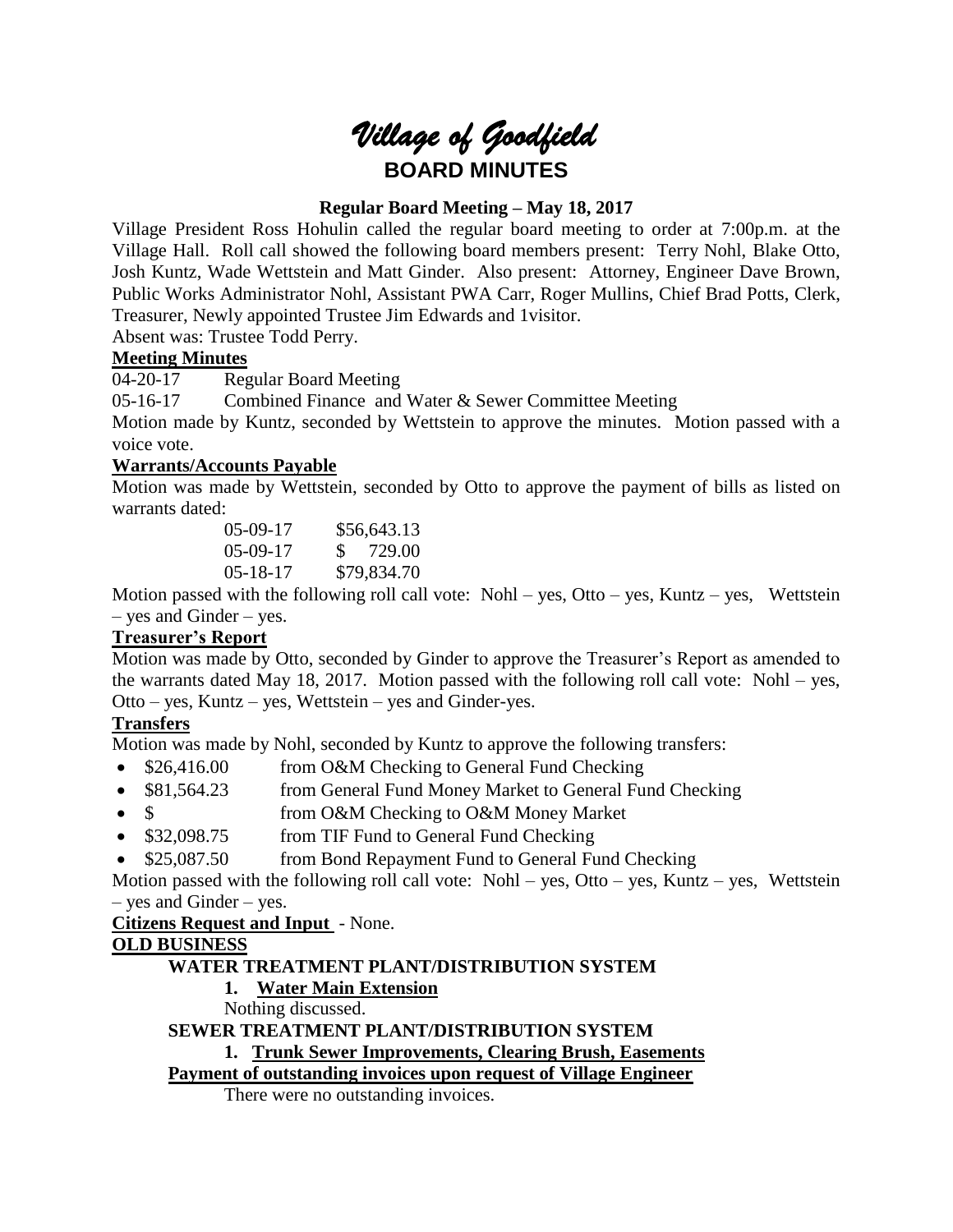### **IDOT MFT Documentation**

Documentation has been completed.

#### **Skybeam (DTN) Agreement**

Ben Golopol reached out to Attorney Gronewold last week and asked for an additional 30 days to get equipment off of the tower. Attorney sent a letter back saying the Village would be willing to grant the 30 days subject to certain conditions laid out in the letter. It turned out Skybeam did not need the additional 30 days, they said they removed their equipment.

## **Rte. 117 Sanitary Sewer Service**

Grading and reseeding need to be completed prior to final payment. Lewis, Yockey & Brown will contact GA Rich. GA Rich also needs an IDOT permit prior to payment.

# **Comprehensive Plan/Mile and a half radius map**

Nothing discussed.

#### **The Lakes at Oak Valley Drainage Easements**

Still waiting for all to be signed.

#### **Safety Improvement for Norfolk Southern Railroad @ Harrison & Birkey Street**

There was a Streets & Alleys Committee meeting prior to the Board meeting. Their recommendation to the Board is to approve both crossings and repaving from Birkey to Robinson Street. Total budgeted cost for this project is approximately \$100,000 for crossings and \$50,000 for repaving. Motion was made by Wettstein, seconded by Kuntz to authorize Lewis, Yockey & Brown to prepare construction plans and bid documents.

Motion passed with the following roll call vote: Nohl – yes, Otto – yes, Kuntz – yes, Wettstein – yes and Ginder yes.

#### **Street Repairs**

Nothing discussed.

#### **Budget / Appropriations**

Budget will be voted on next month.

## **CMS Health Insurance Renewal**

Motion was made by Wettstein, seconded by Otto to approve renewal of CMS Health Insurance. Motion passed with the following roll call vote: Nohl – yes, Otto – yes, Kuntz – yes, Wettstein – yes and Ginder yes.

#### **Possible Annexation**

A possible annexation was discussed at the Combined Finance & Water & Sewer Committee meeting 5-16-17. Motion was made by Kuntz, seconded by Ginder to authorize discussions with Steve Knapp and Chance Knapp regarding annexing to the Village and that the Village could offer storm sewer and no future water hookup fees.

Motion passed with the following roll call vote: Nohl – yes, Otto – yes, Kuntz – yes, Wettstein – yes and Ginder yes.

## **Replace Dump Truck**

Tabled.

## **Storm Siren Replacement**

Motion was made by Kuntz, seconded by Wettstein to approve the purchase of a storm siren to replace the current siren at the park. Motion passed with the following roll call vote: Nohl – yes, Otto – yes, Kuntz – yes, Wettstein – yes and Ginder yes.